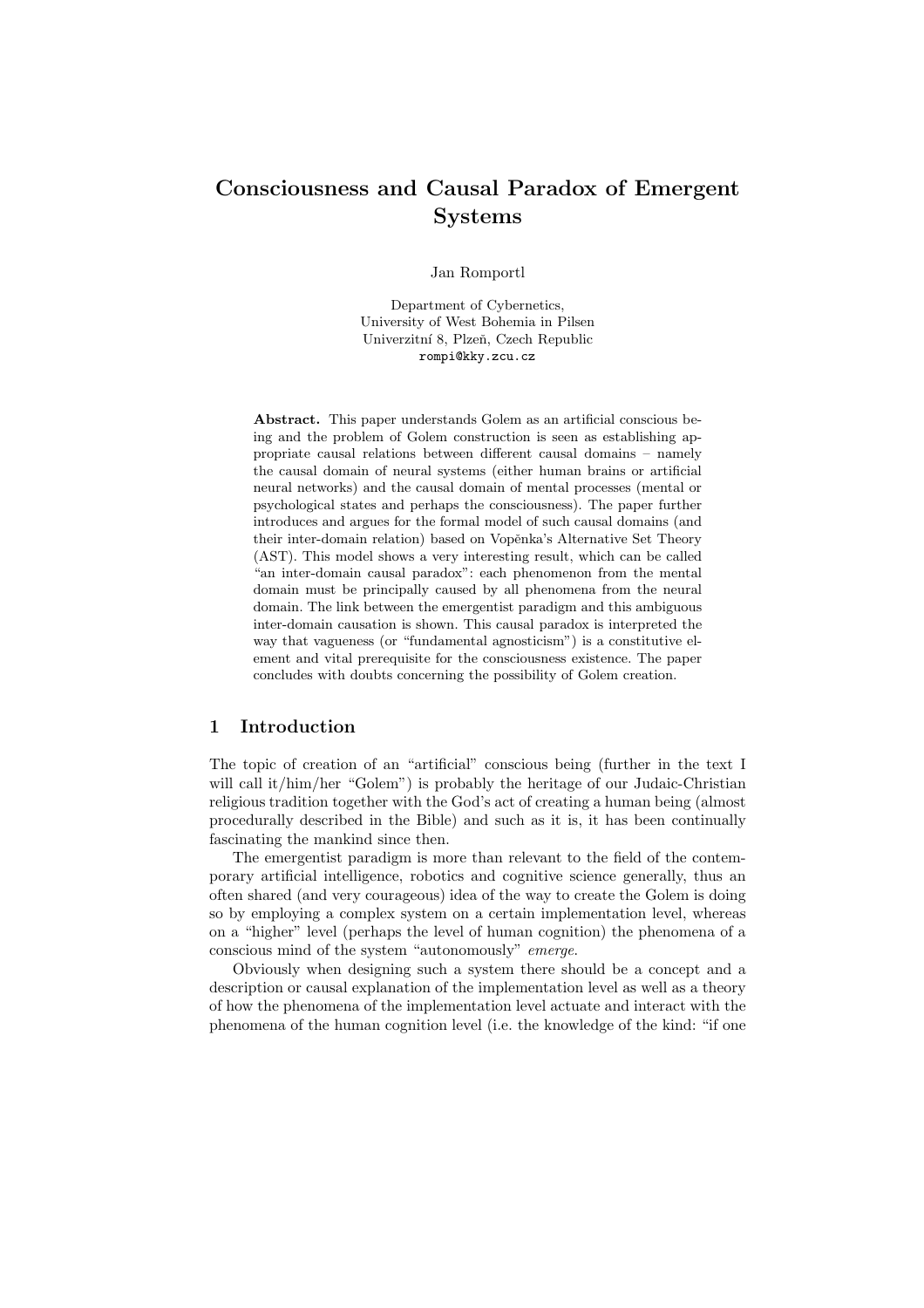causes to happen this or this in a certain neural network, the Golem exhibits fear"). Of course this "theory" needs not to be explicitly known by the system designers – it can be (and often is) implicitly embodied to the structure of the system. However, the more the causal structure of the system is unknown to its developers, the less likely is the system to be called *artificial* in the sense of the developers' intention to "duplicate" something natural.

Eventually if a Golem arises "by a chance" (i.e. coincidentally  $-$  as if a lightning hits a mass of jumbled neurons and they suddenly start to perform "conscious" actions; or through the random way of the evolution and "natural" selection), it is hard to treat him as being artificially created. On the other hand, if one theoretically copies a human brain – neuron by neuron – and puts it into an "artificial" body copied "cell by cell" from a human (so as to ensure the being to be exactly same as a human and thus experiencing exactly same mental processes – though this is a very courageous premise), it is then again a human, not a Golem (and a product of neurobiology and genetics, not artificial intelligence), and the only difference between him and us would be that he is told he is copied (and thus "fake" and artificial) while we are told we are natural.

Further in this text I will present an alternative formal way of describing particular causal aspects of emergent systems. Its results expose a conceptual paradox in the way the emergent systems are understood and make me sceptic to the possibility of the Golem creation.

Along with [1] I will use the term domain instead of level to suppress the assumption of an underlying hierarchy. Citing from [1]: "Let us call a causal domain any segment (or fragment, or component) of reality within the scope of which causal relations appear to be (i.e., are presented to our knowledge as) manifest (obvious, apparent), comprehensible (intelligible), and mutually coherent. Or, more appropriately, they appear to be more manifest, comprehensible, and mutually coherent than causal relations between different domains are."

Apparently, the definition of a causal domain is vague, but no more than the notion of causality itself. The important feature of such vagueness is that it properly underlies the way the human consciousness understands phenomena of the world it is cast into. However, if we want to formalise such conscious understanding and vagueness, we need a proper formal (e.g. mathematical) apparatus. Vopěnka's Alternative Set Theory (AST) [2], [3] seems to be very suitable for these purposes and its utilisation contributes substantial findings about "artificial consciousness" (and not only about it), as it is shown further in this text.

## 2 Mathematisation of Vagueness

The idea, philosophical background and phenomenology of the Vopěnka's broad conception resulting – on the field of mathematics – in AST is thoroughly discussed in [3], yet unfortunately still in Czech only. The elaboration [2] of AST is nevertheless available in English too. It is impossible to explain even partially the whole conception on the space limited by this article, thus I will only briefly recapitulate same aspects of it.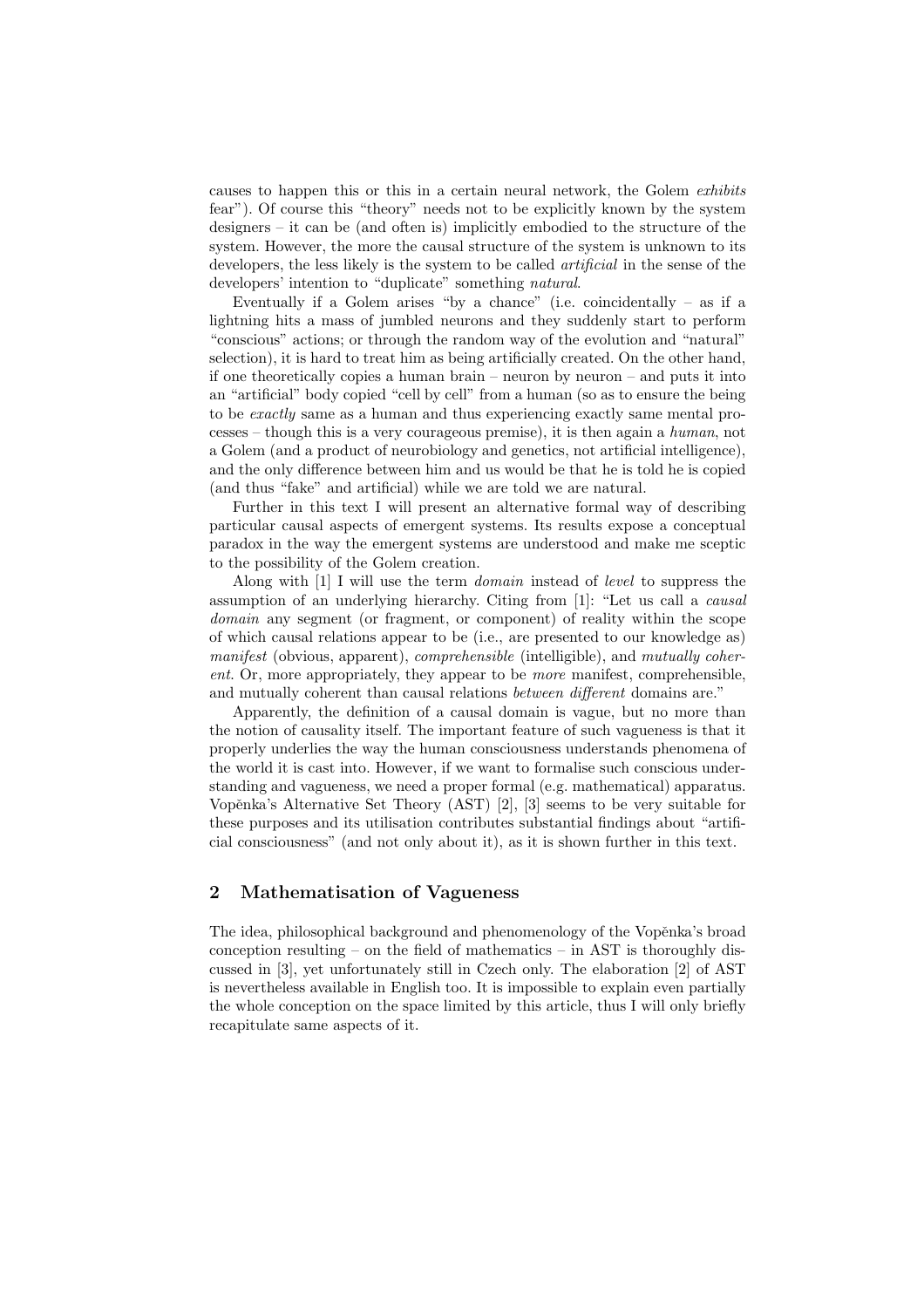The key concept is the notion of *horizon* and *natural infinity* – explicitly specified phenomena, yet bearing themselves the phenomenon of vagueness. In the discourse area of abstract classes and sets a horizon is modelled by a horizon segment. To define the horizon segment we need at least the following brief apparatus:

The word set refers to what it commonly (i.e. in the classical mathematics) means – precisely (i.e. sharply, non-vaguely) delimited quantity of objects, as a whole meant to be a single object. Class stands for a very similar entity, but the quantity of its objects can be delimited also vaguely. A set is a special case of a class. A set is automatically finite, a class can be naturally infinite. Vaguely delimited subclass of a sharply delimited set is called a semiset. Semisets model the phenomenon of natural infinity (and thus vagueness). Examples of what can be modelled by semisets are: the quantity of sand grains needed to be removed from a hill of sand to be able to say it is not a hill anymore; how many hairs one must remove from a hairy man to make him balding; all my favourite books from the National Library; etc.

Further in the text I will use this notation:  $\langle x_1, x_2, \ldots x_n \rangle$  is an ordered ntuple of objects  $x_1, \ldots x_n$  (in this order); relation R is a class of all 2-tuples  $\langle y, x \rangle$ such that objects y and x (in this order) are in a relation R (e.g.  $yRx$ ); for a relation R symbol  $dom(R)$  is a class of all x such that  $\langle y, x \rangle \in R$ , i.e. domain (in the mathematical sense, not the causal domain); for a relation R symbol  $rng(R)$ is a class of all y such that  $\langle y, x \rangle \in R$ , i.e. range; for classes A and B operator A|B produces a class of  $\langle y, x \rangle$  such that  $\langle y, x \rangle \in (A|B) \Leftrightarrow \langle y, x \rangle \in A \land x \in B$ , i.e. restriction. Function F is such a relation where for each  $x \in dom(F)$  only one  $y \in rng(F)$  is given. This y can be designated  $y = F(x)$ .

Conjugate function F of a relation R is such a function where  $F(x)$  is a set of all y such that  $\langle y, x \rangle \in R$ . N is the class of all natural numbers (their von Neumann models respectively  $-$  i.e. each number is a set comprises of numbers smaller than itself). If  $a \in N$ , then the class of all natural numbers smaller than  $a$  is called a segment of natural numbers,  $a$  is its head. If  $X$  is a segment, we say a sequence of objects on this segment is stable, provided that for each  $a \in X$ a part of this sequence (including  $a$ ) is delimited sharply. We say f is a solid extension of F defined on X provided that  $dom(f) \in N$  (i.e. a sharply delimited segment) and  $F = f|X$ .

A non-empty class  $H \subseteq N$  is a *horizon segment*, iff both these condition are met: 1) in the natural number ordering,  $H$  has no last (i.e. biggest) element; 2) if F is a function stable on H, then there exists its solid extension  $f$ .

You can see there is no similar structure like this one in the classical mathematics and this is the reason why the classical mathematics is so hardly applicable when discussing phenomenological questions of a consciousness science. The horizon segment as a mathematical structure fairly accurately models the (vague) way a human consciousness meets and treats phenomena of the outer world. And such as it is, we can employ it to model some aspects of how the human mind deals with the phenomenon of emergent systems.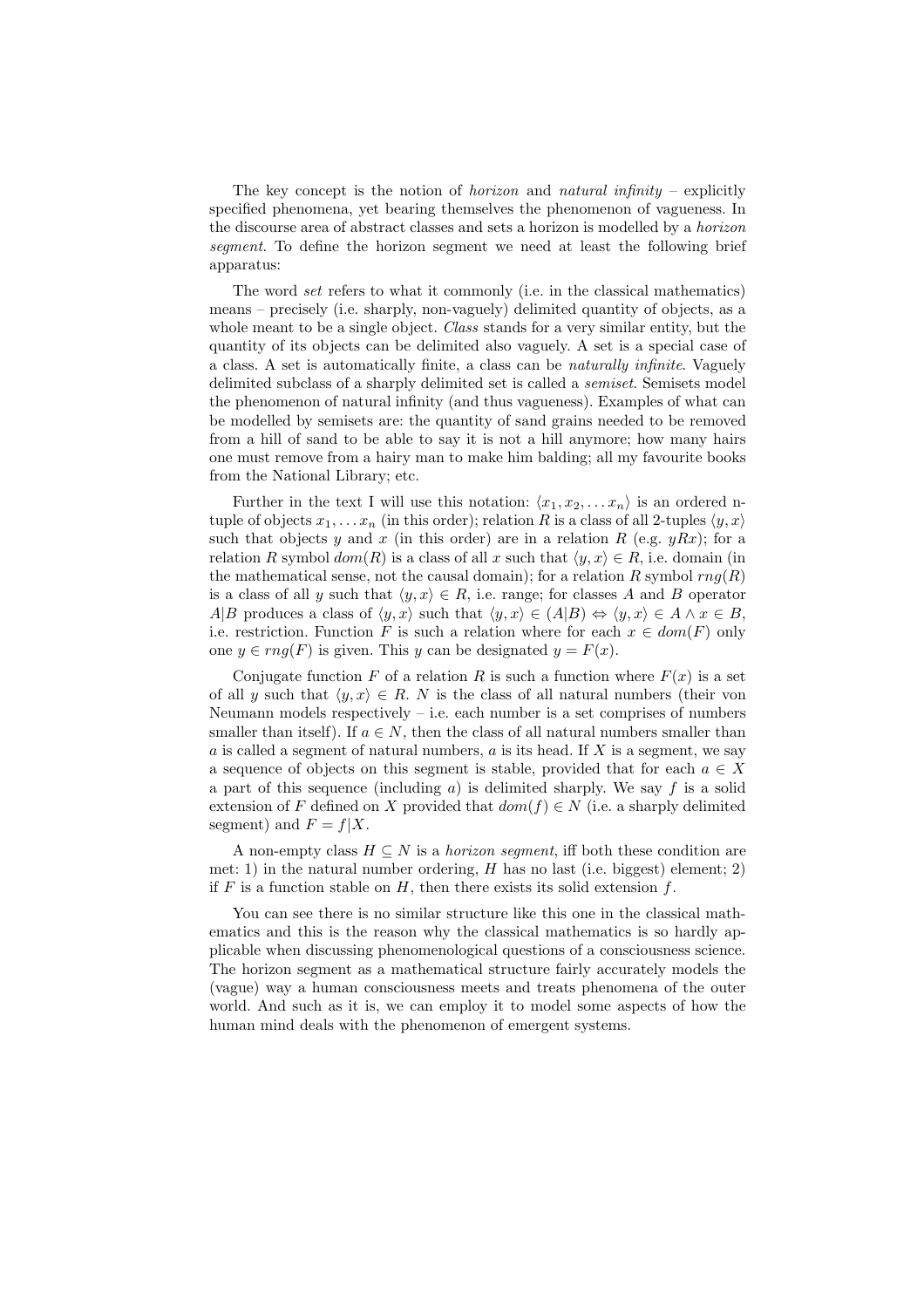We say a class  $A$  is distinctive on a horizon segment  $H$  provided that there exists a stable function F on a horizon segment H such that  $A = rng(F)$ . We say X is a  $\sigma$ -class (respective to H) iff there exists a distinctive class of sets A such that  $X = \bigcup A$  (i.e. union of the sets which are elements of A). We say X is a  $\pi$ -class iff there exists a distinctive class of sets A such that  $X = \bigcap A$  (i.e. intersection of the sets which are elements of A).

According to  $[3]$  we can prove the following *Theorem 1*:

Be  $X \subseteq w$ , where w is a set. Be X a  $\sigma$ -class ( $\pi$ -class respectively). Then  $(w - X)$  is a  $\pi$ -class ( $\sigma$ -class).

This theorem has a crucial importance, as it will be shown further in the text. There is also *Theorem 2*:

A class X is a  $\sigma$ -class and a  $\pi$ -class simultaneously iff X is a set (i.e. sharply delimited).

## 3 Mental States as an Emergent System

We have already set up the notion of causal domain which is of great importance for us, since it represents the way the human consciousness and mind structure the outer world and its functioning. The idea of the artificial intelligence emergentist paradigm is to explain mental phenomena and processes as being caused by complex organisation (and rather simplistic local behaviour) of phenomena and processes of a different causal domain, most often the neuronal one (or evolutionary, molecular, or even sub-atomic). This way the AI emergentist program expects to be able to construct the Golem.

The important aspect of the emergentism is the fact it presupposes the emergent systems can be in principle fully described analytically (e.g. by complex non-linear systems), but we just cannot find such description because of the limits of our senses, perceiving and even mental dispositions. In my opinion this relation is not so straightforward – rather I would say our mental and consciousness dispositions are as they are because of the emergence and the emergence exists because of the horizon laid by the limits of our minds. If we go beyond the horizon, the phenomenon which has been emerging on it comes apart and simply ceases to exist (note the closeness of the epistemological and ontological perspectives of this existence).

#### 3.1 Causal Domain Model

Now let us suppose the existence of the causal domain of neural systems (either human brains or artificial neural networks) and the causal domain of mental processes (mental or psychological states and perhaps even the consciousness). For our considerations and purposes it actually does not much matter what exactly such domains include – we can understand them in an intuitive way. These domains are a part of far more extensive universe of all conceivable phenomena and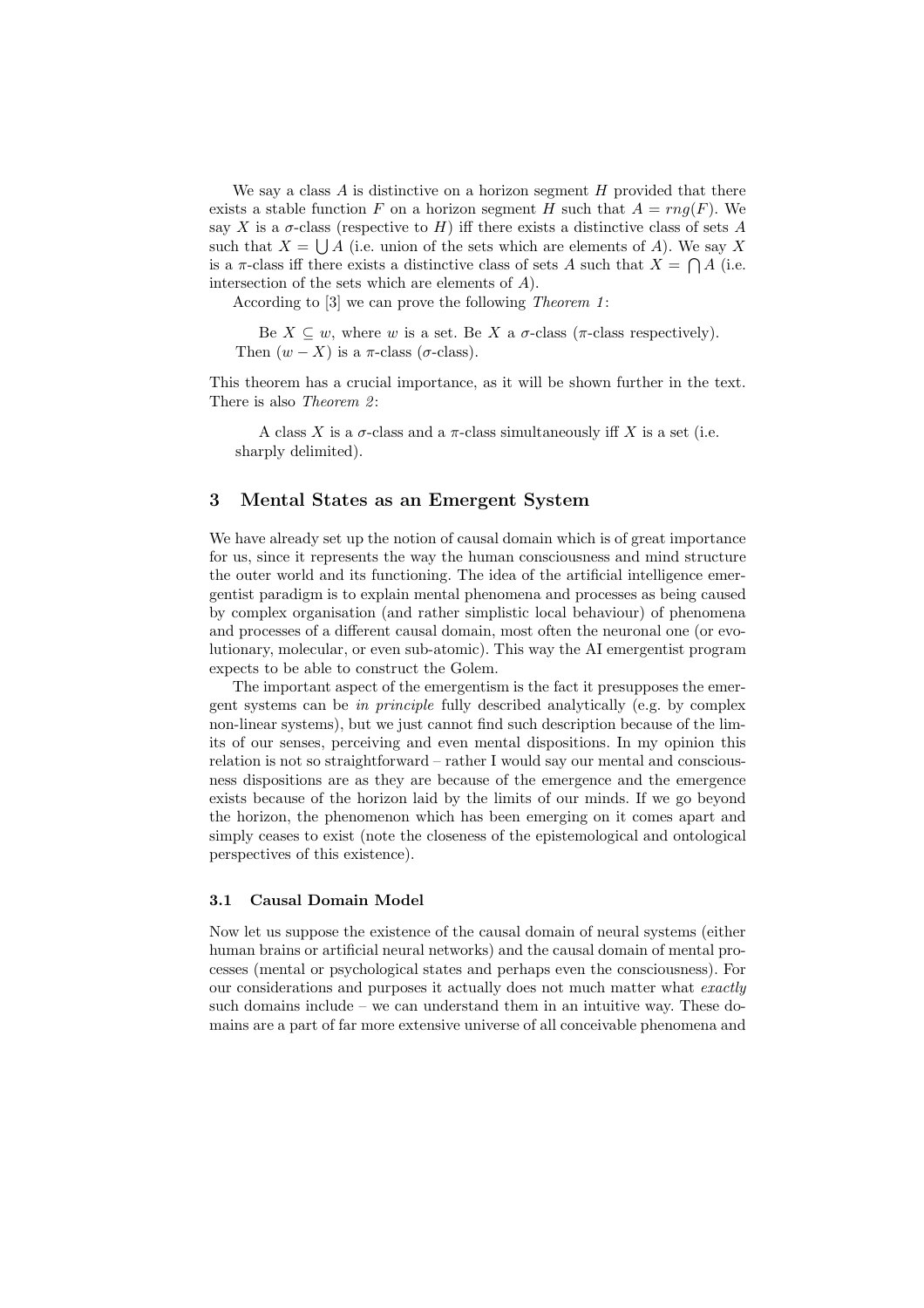we know both domains are certainly disjunctive, the neural domain includes the phenomena such as the state of various neurotransmitters and synaptic potentials, and the mental domain consists of the phenomena like fear, joy, depression, etc., but concerning both domains we cannot precisely and sharply delimit their borders – we cannot point out a specific phenomenon and say this is the last phenomenon of the particular domain and no other belongs to it.

We can uniquely assign each phenomenon from the universe with a natural number. Albeit this way we empty the essences of the phenomena, we still can explore their behaviour as a quantity. Let a class  $U \subseteq N$  be the segment of natural numbers modelling the phenomena universe by the aforementioned unique number assignment. Let a class  $H_i \subset U$  be such a segment whose elements are numbers assigned with those phenomena which are placed into the neural causal domain (from this point we will denote this domain by the letter  $i$ ). For the sake of simplification we can say  $H_i$  is a class of the phenomena belonging to the causal domain i.

Apparently  $H_i$  is a horizon segment – if we go from the "centre" of the neural causal domain to its edge, we can ask the question whether a certain phenomenon belongs to this domain. If we say it does belong, we know that the next phenomenon ("closest" to the previous one, in the epistemological sense) belongs to it as well. Simply we cannot point out a specific phenomenon and say that this phenomenon is the last one from the neural causal domain. However, we certainly know that we can point out another phenomenon from the universe U which does not belong to it (e.g. the air temperature, eruptions on a distant star, someone's sadness, etc.). It is very similar to the situation on the field of scientific disciplines (which can be called "discourse domains"), for example making the (virtual) way from the mechanics to the psychology. Therefore causal (and also discourse) domains apparently bear the phenomenon of natural infinity and thus can be mathematically underlied by a horizon segment.

Let us further suppose the causal functioning within the causal domain  $i$ is known, i.e. there is a theory of how the things work inside this domain. It means we know which phenomena (consequences) are caused by a particular phenomenon (a cause). We can model this domain-specific theory by a relation  $R_i$  such that:  $dom(R_i) = H_i$ ;  $rng(R_i) \in H_i$  and two objects (phenomena)  $x, y$ are in the relation R iff x directly causes  $y$  (i.e.  $y$  is a direct consequence of  $x$ ). For example, a specific level of the fluoxetin (as a serotonin reuptake inhibitor) presence in the human neural system causes a specific level of the serotonin presence (or the particular sum of the input signals of an artificial neural unit causes a specific signal to be generated). Thus these two phenomena are in the relation  $R_i$ .

Let  $F_i$  be the conjugate function of the relation  $R_i$  – for each  $x \in H_i$  the  $F_i(x)$  is a set of all consequences of x. The relation  $R_i$  is stable on the segment  $H_i$ and thus also its conjugate function  $F_i$  is stable, hence the class  $A_i = rng(F_i)$ is distinctive on the segment  $H_i$ . As a result of this, the class  $D_i = \bigcup A_i = \bigcup \{T_i : |T_i| \leq \delta \}$  is a  $\sigma$ -class. The class  $D_i$  apparently consists of all the phenomena  $\int \frac{r}{nq(F_i)}$  is a  $\sigma$ -class. The class  $D_i$  apparently consists of all the phenomena from the domain  $i$  which are consequences of some phenomena from the same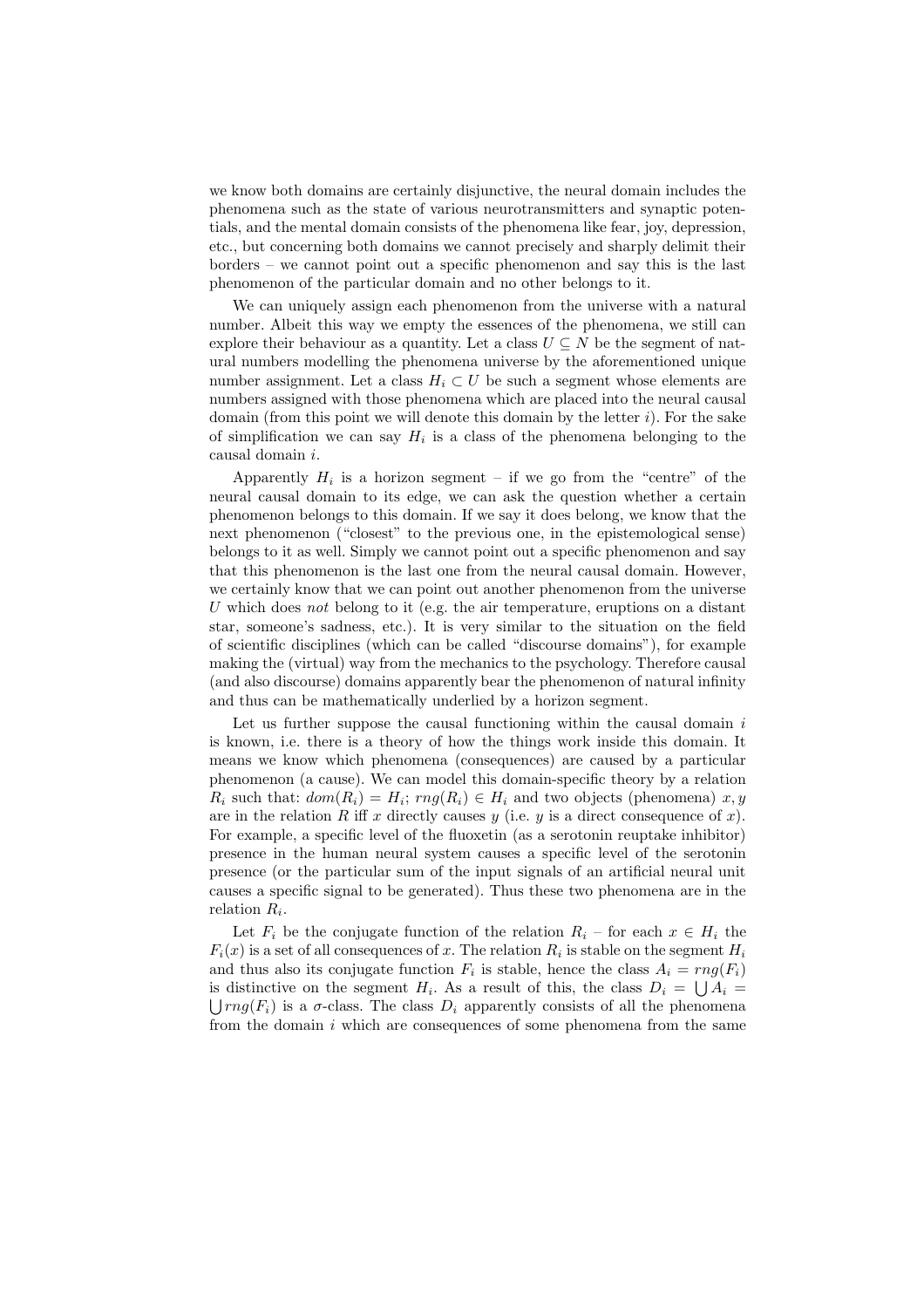domain (i.e.  $D_i$  does not contain "initial conditions" – phenomena not having any cause) and I call it a "skeleton of the domain  $i$ ".

#### 3.2 Inter-domain Causation

Previously I have mentioned we are concerned also in the mental domain (i.e. the domain of mental and psychological processes, states and phenomena, or consciousness, or whatever like this – the name really does not matter). The phenomena of this domain find their models within the universe  $U$  too – they can be underlied by a class  $C_m$  whereas  $H_i \cap C_m = \emptyset$  (i.e. both domains, obviously, have no common elements, otherwise they would not be two *different* domains).

The key step of creating the Golem (as an artificial consciousness) would certainly be finding the causal dependencies across those two causal domains (in our concrete virtual experiment; the reality may need much more causal domains to take into account) – i.e. what a certain event or phenomenon in the neural domain causes in the mental domain, or what is a cause of a mental phenomenon in the neural domain.

We take the class of the mental phenomena we are interested in and "join" it with the original neural domain i. This way we obtain a set w such that:  $D_i \subset w$ and  $w \cap C_m \neq \emptyset$ . It means the set w consists of the whole domain i plus it adds a class of relevant phenomena from the mental domain.

Now we move outside the neural domain towards the mental one and from this (natural) perspective we want to see how the phenomena from the class  $X_i =$  $(w-D_i)$  are causally dependent on the phenomena from  $D_i$  (or  $H_i$  respectively).

Analogically to the the function  $F_i$ , which describes the causation within the domain i, we want to find a function  $F_{Xi}$ , which comprises the inter-domain causal relations between the neural phenomena (from the class  $D_i$ ) and the mental phenomena (from the class  $X_i$ ).

And here comes the most important point: according to the Theorem 1 the class  $X_i$  is a  $\pi$ -class and hence  $X_i = \bigcap rng(F_{X_i})$  (note the difference –  $D_i$  is constructed using the  $\bigcup$  operator whilst  $X_i$  must then be constructed by the  $\bigcap$ operator). This means that all the elements of  $X_i$  must be included in all the elements of the class  $rng(F_{Xi})$  (themselves being sets). Taking the interpretation of the function  $F_{Xi}$  into account it means that each mental phenomenon from  $X_i$  must be principally included among the consequences of all the neural phenomena from  $H_i!$ 

Informally speaking: if we – as conscious beings, from the scope of the mental domain – ask, which phenomena from the neural level cause particular mental phenomena, the answer is "all the neural phenomena are the cause". This interdomain causal paradox means the searching for the specific inter-domain causal function is senseless and the aforementioned artificial intelligence emergentist program of the Golem creation cannot be fully successful.

Nevertheless, this paradox points out why unexpected phenomena emerge in the emergent systems – they are "unexpected" because we cannot expect them due to lack of their strict causal determination. And according to the Theorem 2 we can see that an emergent system is only such a system where *vagueness* in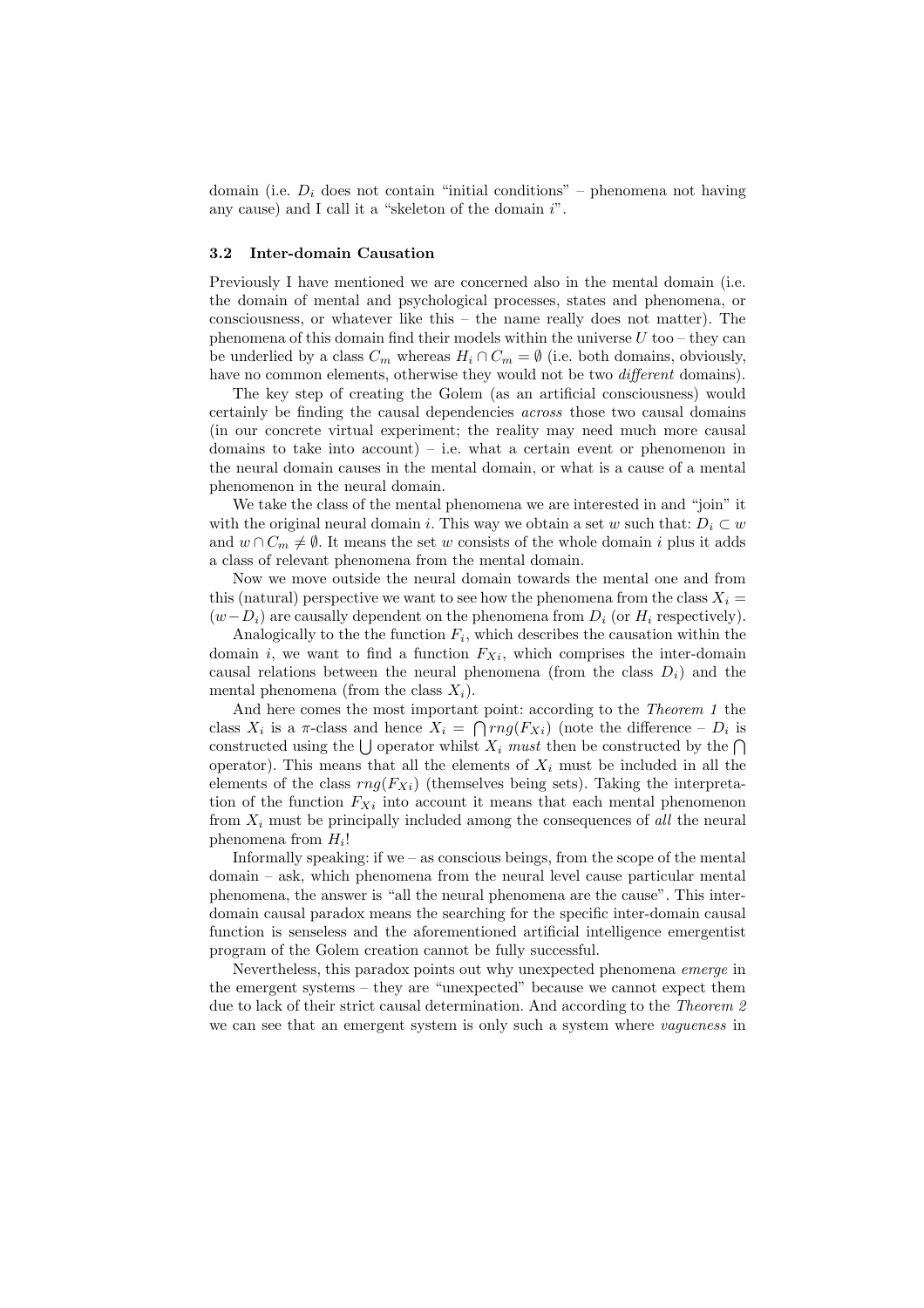some form is present. The causal paradox allows the emergence by "implicit" adding (since from the ontological point of view some single phenomenon *must* happen at a time point, no matter the epistemological causal "blockades") of "new" phenomena to those expected and "fixed" in the class  $X_i$  – the class  $X_i$ "grows" in time so as to balance the causal "disequilibrium" posed by the causal paradox. Hence the phenomena of consciousness can emerge this way.

#### 3.3 Causal Paradox Interpretation

As K. R. Popper argues [4], the causality is not an empirical feature of a system, rather it comes to the system along with a theory which describes its functioning. Obviously various theories correspond to various discourse domains which themselves are products of some form of consciousness or a conscious perception respectively. It means the presence of consciousness is necessary to perceive the causality (and not only perceive, but also "make causality exist"). And here we have a hermeneutical circle in its very explicit form: a prior consciousness is essential for the existence of causal domains, but only the causal domains (and their inter-domain causation) can lead to the emergence of the consciousness.

In other words: a conscious mind can be observed emerging on the basis of causal domains, but there must be someone who observes. We can either say that one of the objects (i.e. the conscious mind or the causal domains) was given a priori, perhaps by the God, or we can assert that none of those objects was given a priori, whereas this second option can be explained "evolutionary": the conscious mind and the causal domains have been arising concurrently "step-bystep" towards the immense complexity, as they eventually reached the state we know today.

However, this explanation is also very problematic, since the aforementioned "step-by-step" evolution demands vagueness (eliminating the principle of nonfading induction) and can be again underlaid by a horizon segment and thus leads to the "second-order" emergence, from which the "first-order" emergence emerge. The hermeneutical circle is extended into a hermeneutical "sphere". We can analogically continue and create "higher" emergences together with hermeneutical "hyper-spheres" of any arbitrary order. Moreover, we still must settle on an assumption that at least the phenomenon of the emergence (vagueness respectively) was given a priori. In any case both explanations cross the science boundary and belong to metaphysics.

From this perspective the causal paradox introduced in the previous paragraphs can be interpreted not as a real paradox (in the very sense of this word) but as a fundamental basis on which conscious minds (beings) enact their worlds. In other words: we all know that particular states of our neural system (brain respectively) has something to do with our mental and conscious states and that this relation exhibits regularities (as opposed to complete chaos and randomness). Hence from the ontological perspective we may assume there is a "clear" relation between consciousness and neural states.

However, our minds are put (enacted) into such a position from which – as the causal paradox shows – they principally cannot include this relation into their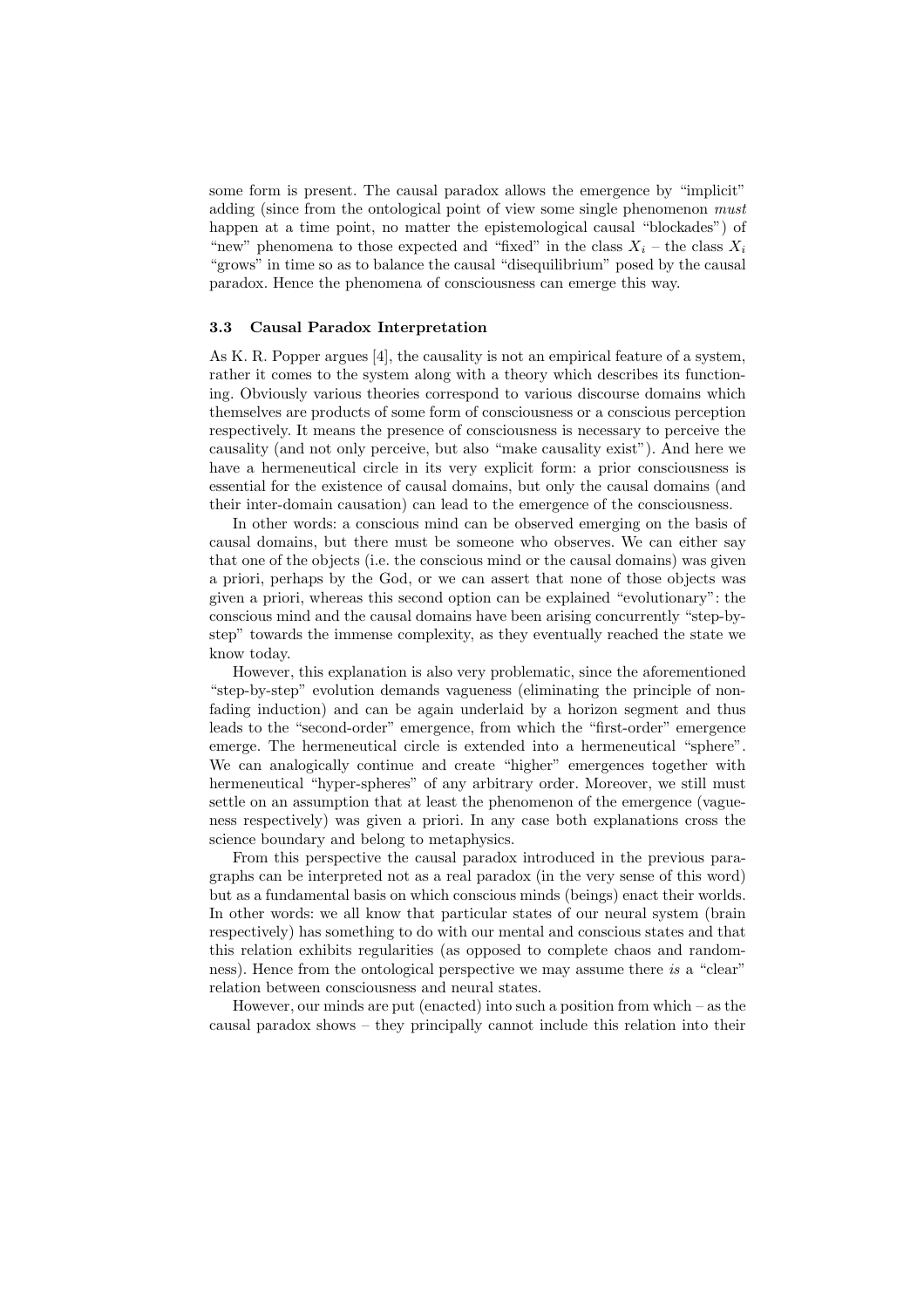world understanding. That is for the epistemological point of view and I hope it is obvious how arguable the ontological existence without the epistemological one is. Any attempt to explain the consciousness eventually either explains something different than consciousness, or falls beyond the demarcation line of science not allowing any falsification (i.e. the criterion introduced by Popper [4]).

Moreover, the results shown above can contribute in some way to the discussion about the problem of free will and the idea of its blind causal determination: there is no blind causal determination of free will "upwards" from the neural (or whatever else) domain because there is no direct inter-domain causation (in the explanatory sense – i.e. a phenomenon from one level explains a phenomenon from another one) – each state of our neural system causally determines more (and perhaps all) possible conscious states. This can "explain" the Searle's gap between a cause and its consequence in the mental domain.

This is nevertheless connected with another problem: if "all" mental phenomena are consequences of "all" neural phenomena, how does it come that at each time point only one mental phenomenon is "chosen", realised and observed, and "who" does then "choose" this particular phenomenon to be realised (i.e. what is the nature of the emergence itself, figuratively explained by "growing" of the class  $X_i$ ? This problem can probably be formally explained by the AST modified theory of formal (stochastic) causal systems and by understanding the time continuum in terms of AST. However, this framework still needs to be thoroughly explored and its discussion reaches beyond the extent of this paper.

#### 4 Conclusion

I do not say it is principally impossible to create an artificial being just like a human. However, I intentionally do not use the words "artificial conscious being" and I will explain the reason: the presented causal paradox can "simply" be overcome by reductionist deflating of the mental domain, saying that anything like mental phenomena (love, fear, consciousness, etc.) does not really exist (i.e. they are just epiphenomena) and explaining them only in terms of the neural domain (i.e. "nothing-but-ism"). This reductionist approach, using its "nothingbut" reduction simply removes all the vagueness present in a system and hence removes its emergence and all emergent phenomena (just like those mental ones, but also the free will, the notion of life itself, etc.) – again, see the Theorem 2 and its discussed consequences.

If there is some vagueness present in the description and understanding of an ant, we can easily speak of this ant in terms of the intentionality (e.g. "the ant wants to get there", "the ant feels the pain and thus runs away", etc.). However, if we reduce the whole ant's behaviour and life to the domain of his neural system functioning, there will soon be no space for any vagueness and suddenly the ant ceases to be a living being and starts to be only a reactive agent, where the notion of "life" has no sense. All living beings are "constructed of" billions of reactive agents and only the presence of vagueness and the interdomain "paradox causation" makes sense of their lives.